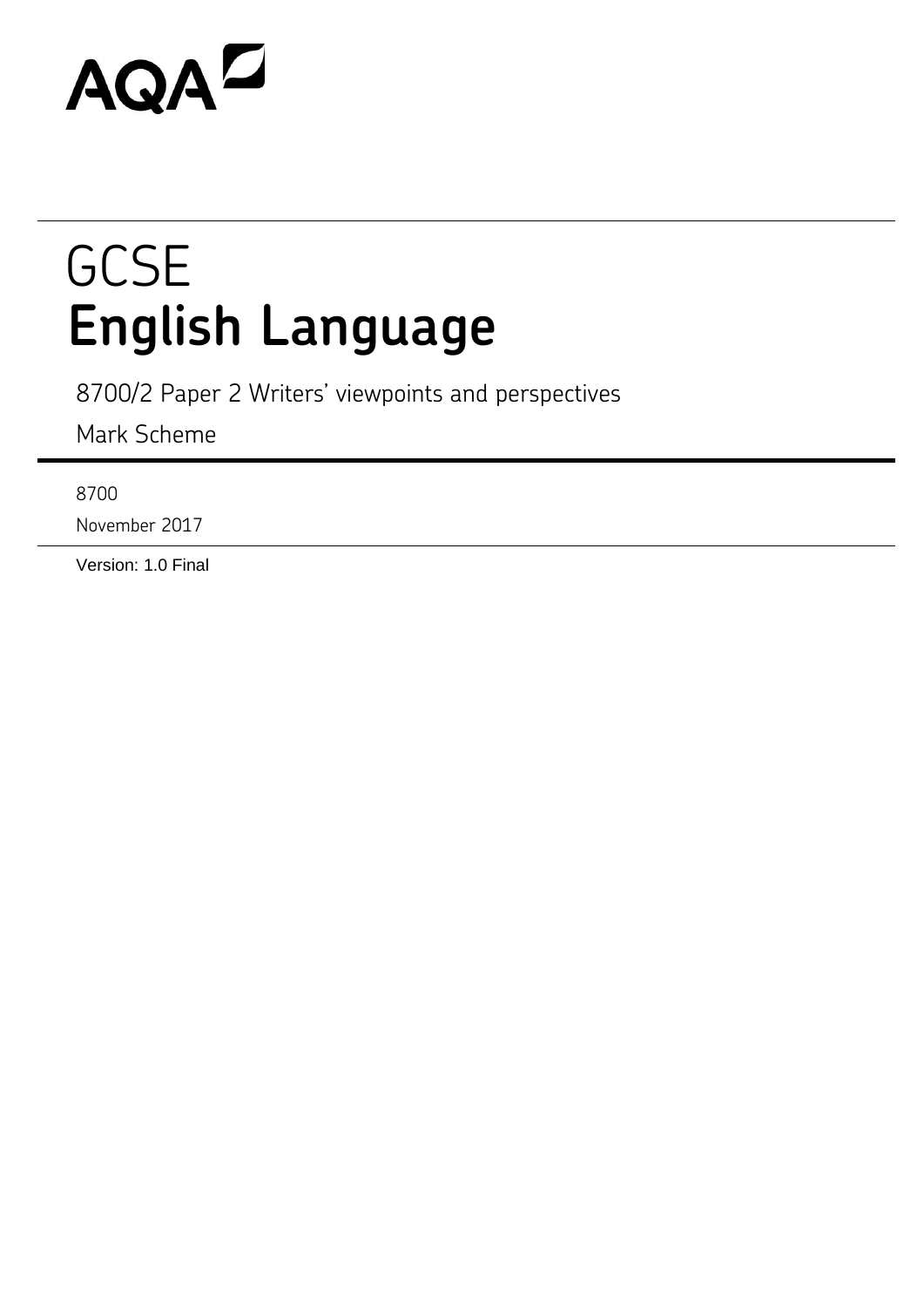Mark schemes are prepared by the Lead Assessment Writer and considered, together with the relevant questions, by a panel of subject teachers. This mark scheme includes any amendments made at the standardisation events which all associates participate in and is the scheme which was used by them in this examination. The standardisation process ensures that the mark scheme covers the students' responses to questions and that every associate understands and applies it in the same correct way. As preparation for standardisation each associate analyses a number of students' scripts. Alternative answers not already covered by the mark scheme are discussed and legislated for. If, after the standardisation process, associates encounter unusual answers which have not been raised they are required to refer these to the Lead Assessment Writer.

It must be stressed that a mark scheme is a working document, in many cases further developed and expanded on the basis of students' reactions to a particular paper. Assumptions about future mark schemes on the basis of one year's document should be avoided; whilst the guiding principles of assessment remain constant, details will change, depending on the content of a particular examination paper.

Further copies of this mark scheme are available from aqa.org.uk

Copyright © 2017 AQA and its licensors. All rights reserved.

AQA retains the copyright on all its publications. However, registered schools/colleges for AQA are permitted to copy material from this booklet for their own internal use, with the following important exception: AQA cannot give permission to schools/colleges to photocopy any material that is acknowledged to a third party even for internal use within the centre. QA are permitted to copy material from this booklet for their own internal use, with the following important exception: AQA cannot give permission to schools/colleges to photocopy any material that is acknowledged to a third party even for internal use within the centre.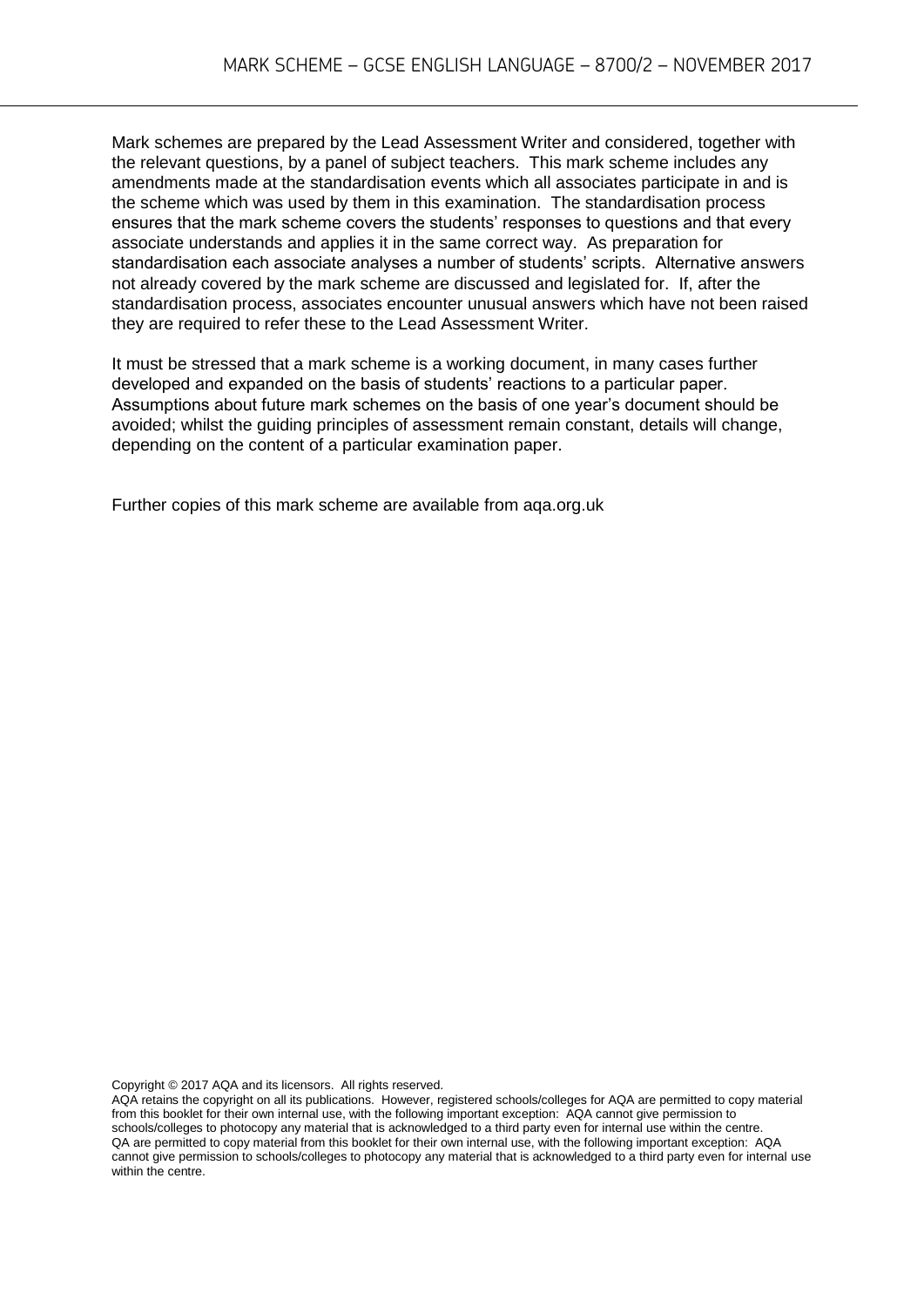## Introduction

The information provided for each question is intended to be a guide to the kind of answers anticipated and is neither exhaustive nor prescriptive. **All appropriate responses should be given credit.** 

#### **Level of response marking instructions**

Level of response mark schemes are broken down into four levels (where appropriate). Read through the student's answer and annotate it (as instructed) to show the qualities that are being looked for. You can then award a mark.

You should refer to the standardising material **throughout your marking**.

The Indicative Standard is not intended to be a model answer nor a complete response, and it does not exemplify required content. It is an indication of the quality of response that is typical for each level and shows progression from Level 1 to 4.

#### **Step 1 Determine a level**

Start at the lowest level of the mark scheme and use it as a ladder to see whether the answer meets the descriptors for that level. The descriptors for the level indicate the different qualities that might be seen in the student's answer for that level. If it meets the lowest level then go to the next one and decide if it meets this level, and so on, until you have a match between the level descriptor and the answer. With practice and familiarity you will find that for better answers you will be able to quickly skip through the lower levels of the mark scheme.

The Indicative Standard column in the mark scheme will help you determine the correct level.

#### **Step 2 Determine a mark**

Once you have assigned a level you need to decide on the mark. This requires you to fine tune within the level to see how well each of the skills descriptors for that level has been met. Since responses rarely match a level in all respects, you need to balance out the range of skills achieved and allow strong performance in some aspects to compensate for other skills that may be only partially fulfilled.

The standardising scripts will help. There will be an answer in the standardising materials which will correspond with each level of the mark scheme. This answer will have been awarded a mark by the Lead Examiner. You can compare the student's answer with the example to determine if it is the same standard, better or worse than the example. You can then use this to allocate a mark for the answer based on the Lead Examiner's mark on the example.

You may well need to read back through the answer as you apply the mark scheme to clarify points and assure yourself that the level and the mark are appropriate.

An answer which contains nothing of relevance to the question must be awarded no marks.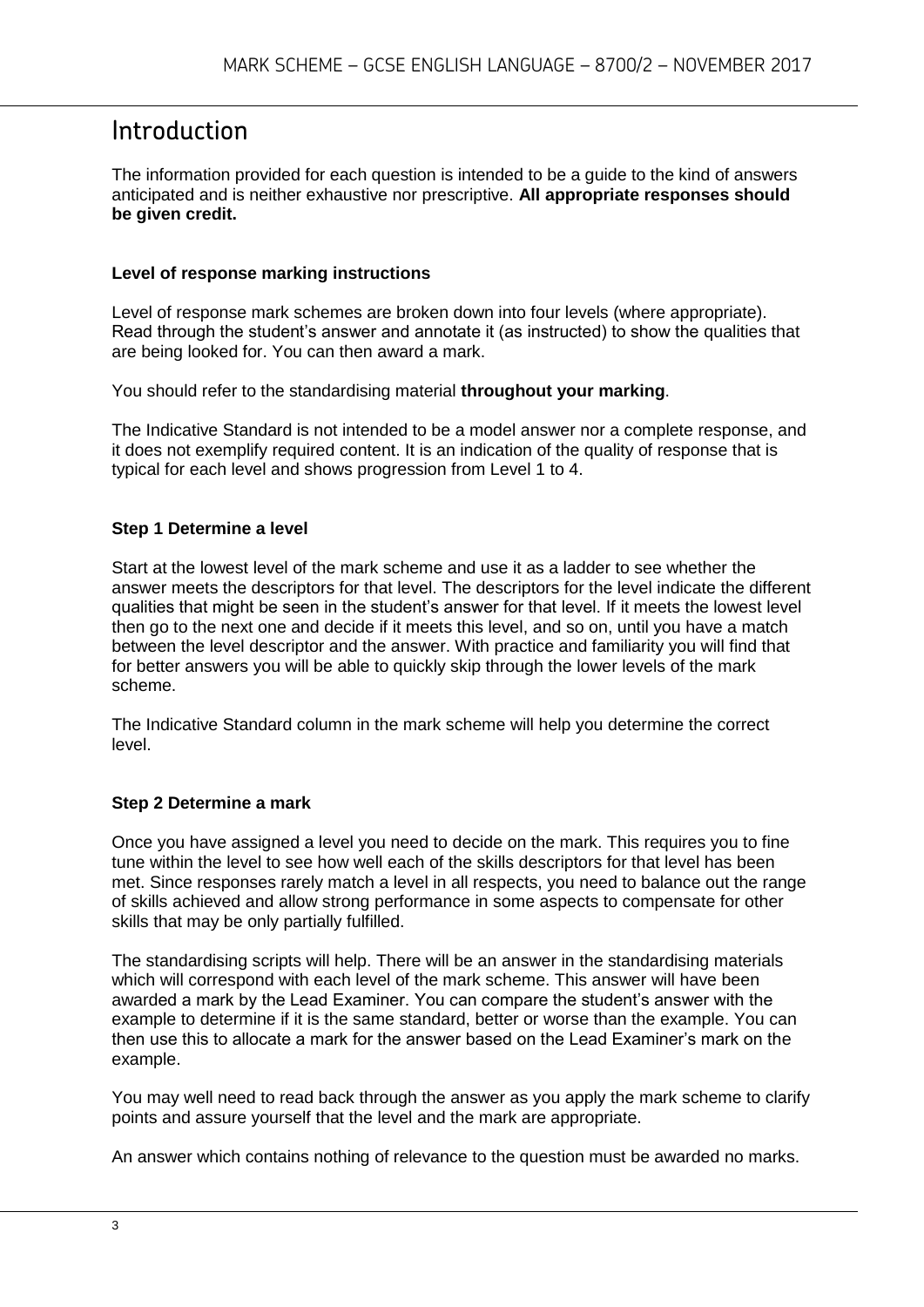#### **Advice**

In fairness to students, all examiners must use the same marking methods. The following advice may seem obvious, but all examiners must follow it closely.

- 1. Refer constantly to the mark scheme and standardising scripts throughout the marking period.
- 2. Always credit accurate, relevant and appropriate responses that are not necessarily covered by the mark scheme or the standardising scripts.
- 3. Use the full range of marks. Do not hesitate to give full marks if the response merits it.
- 4. Remember the key to accurate and fair marking is consistency.
- 5. If you have any doubt about how to allocate marks to a response, consult your Team Leader.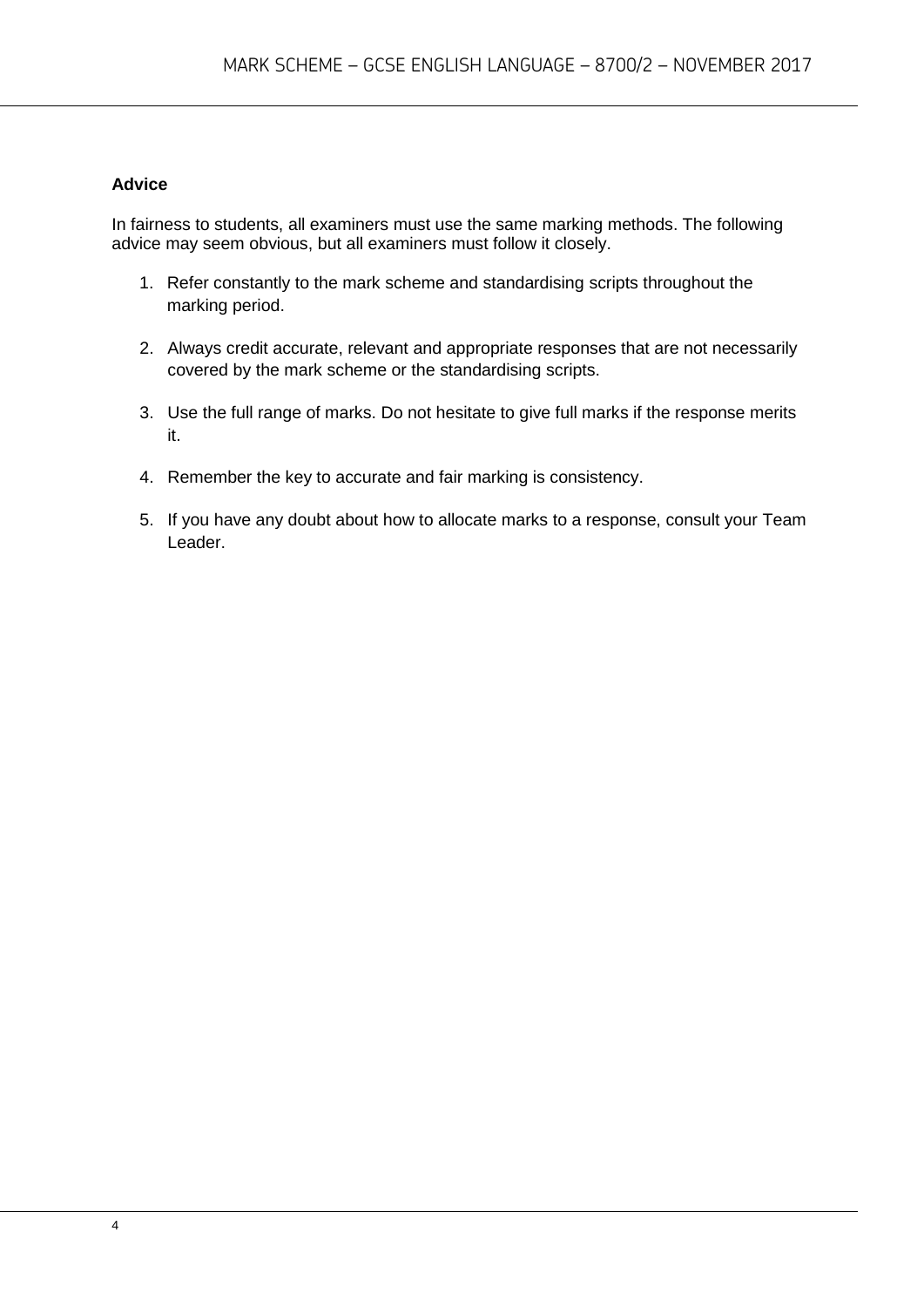#### **SECTION A: READING – Assessment Objectives**

| AO1             | Identify and interpret explicit and implicit information and ideas.<br>$\bullet$<br>Select and synthesise evidence from different texts.                                                       |  |  |  |  |
|-----------------|------------------------------------------------------------------------------------------------------------------------------------------------------------------------------------------------|--|--|--|--|
| AO <sub>2</sub> | Explain, comment on and analyse how writers use language and structure<br>$\bullet$<br>to achieve effects and influence readers, using relevant subject<br>terminology to support their views. |  |  |  |  |
| AO3             | Compare writers' ideas and perspectives, as well as how these are<br>$\bullet$<br>conveyed, across two or more texts.                                                                          |  |  |  |  |
| AO4             | • Evaluate texts critically and support this with appropriate textual<br>references.                                                                                                           |  |  |  |  |

### **SECTION B: WRITING – Assessment Objectives**

| AO <sub>5</sub> | $\bullet$ | Communicate clearly, effectively and imaginatively, selecting and adapting<br>tone, style and register for different forms, purposes and audiences.                                                                                        |
|-----------------|-----------|--------------------------------------------------------------------------------------------------------------------------------------------------------------------------------------------------------------------------------------------|
|                 | $\bullet$ | Organise information and ideas, using structural and grammatical features<br>to support coherence and cohesion of texts.                                                                                                                   |
| AO6             | $\bullet$ | Candidates must use a range of vocabulary and sentence structures for<br>clarity, purpose and effect, with accurate spelling and punctuation. (This<br>requirement must constitute 20% of the marks for each specification as a<br>whole). |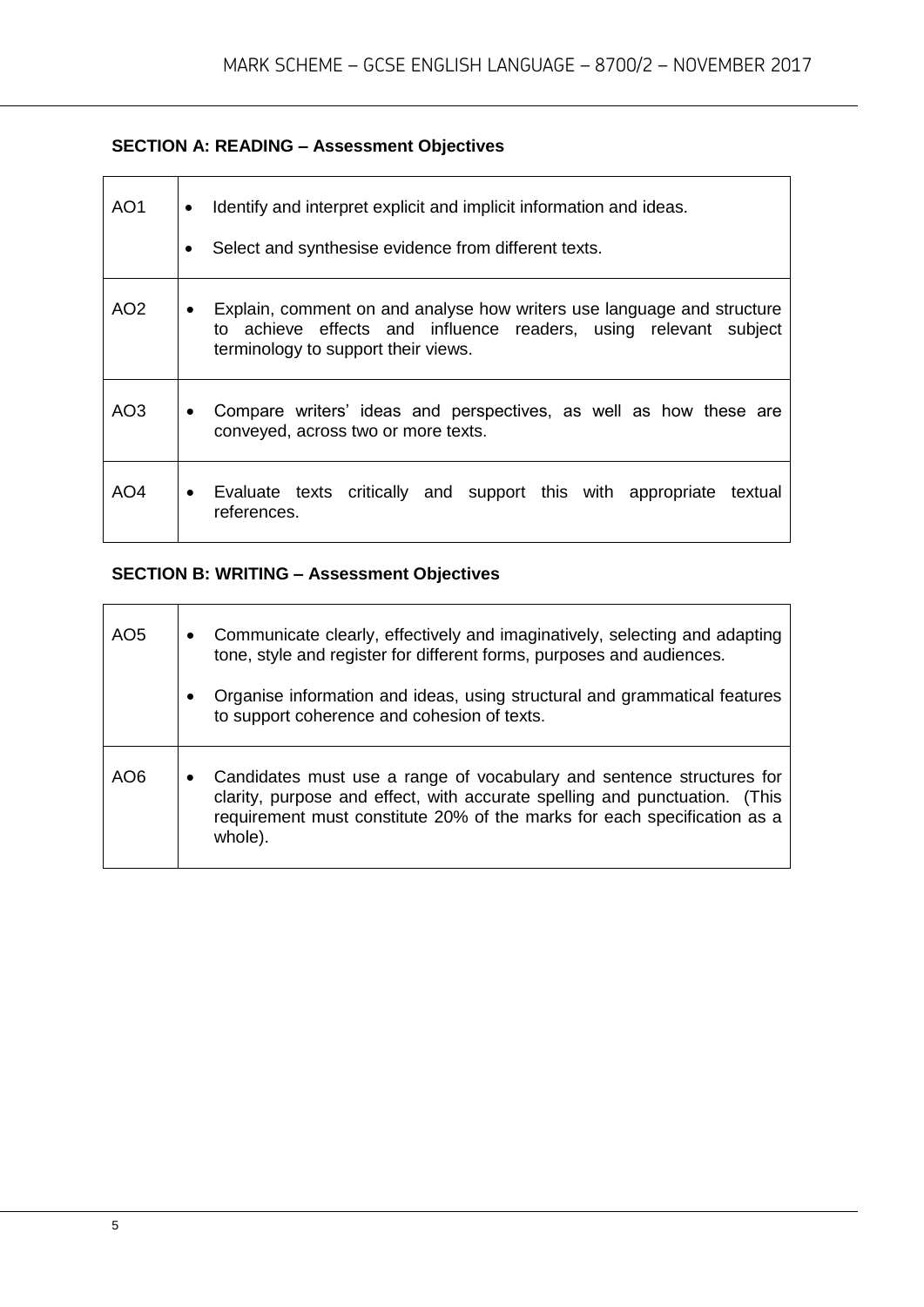| <b>Assessment</b><br>Objective | <b>Section A</b> |
|--------------------------------|------------------|
| AO1                            | $\checkmark$     |
| AO <sub>2</sub>                | ✓                |
| AO <sub>3</sub>                | $\checkmark$     |
| AO <sub>4</sub>                | n/a              |
|                                | <b>Section B</b> |
| AO <sub>5</sub>                | $\checkmark$     |
| AO <sub>6</sub>                |                  |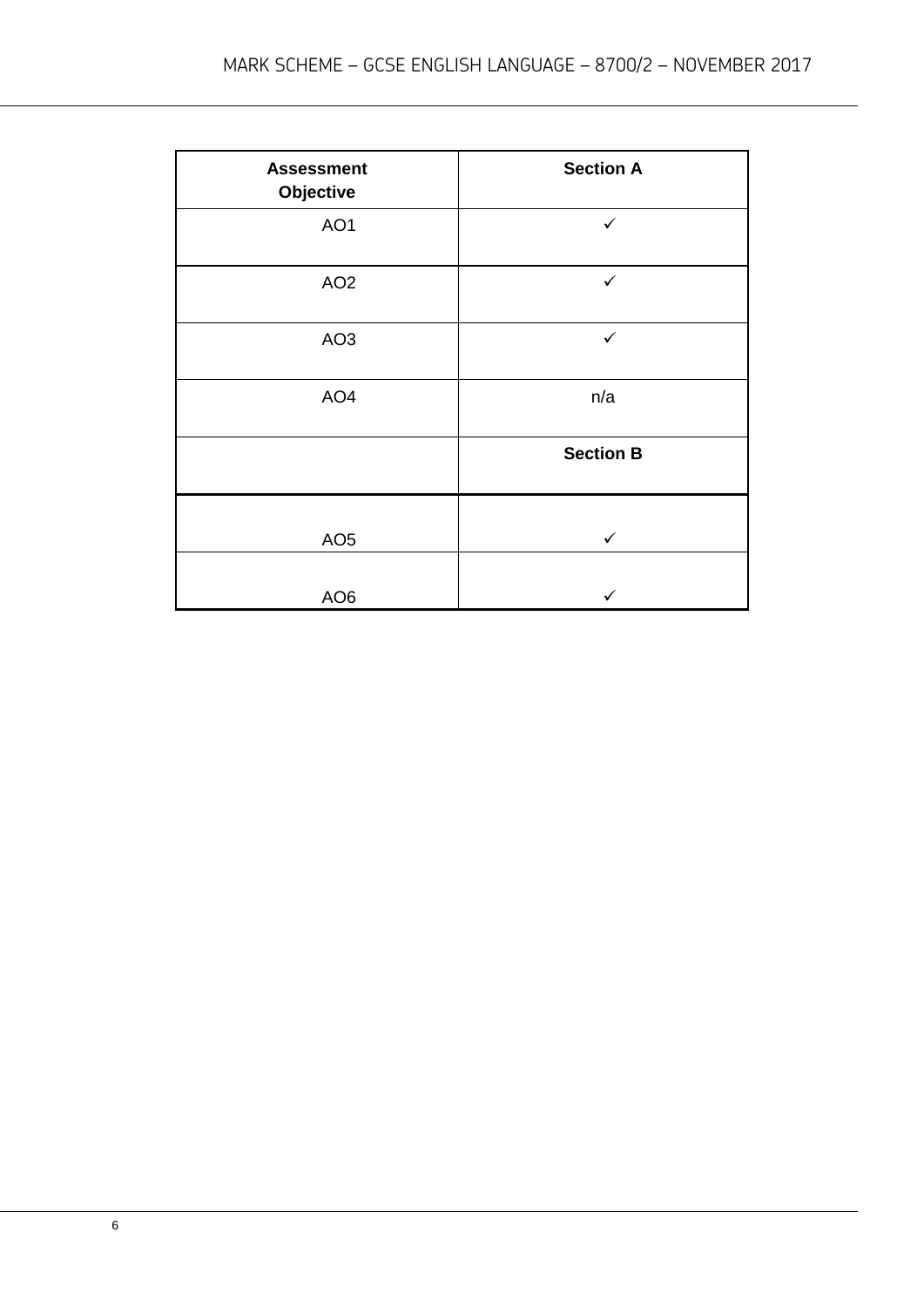#### **0 1** Read again the first part of **Source A** from **lines 1 to 10**.

Choose **four** statements below which are TRUE.

- Shade the **circles** in the boxes of the ones that you think are true.
- Choose a maximum of four statements.
- If you make an error cross out the **whole box**.
- If you change your mind and require a statement that has been crossed out then draw a circle around the box.
- A The inspector travels to the school by train.
- B Sister Brendan reacts quickly to the arrival of the Inspector.
- C The people who live in the centre of Crompton are mostly wealthy.
- D There are no chimneys or warehouses in Crompton.
- E The school is situated next to wasteland.
- F Some of the houses in the town have been damaged.
- G The Inspector thinks Crompton is a lively, cheerful place.
- H The school building is well cared for.

#### **[4 marks]**

| AO <sub>1</sub> | Identify and interpret explicit and implicit information and ideas.                        |  |  |
|-----------------|--------------------------------------------------------------------------------------------|--|--|
|                 | Select and synthesise evidence from different texts.                                       |  |  |
|                 | This question assesses the first bullet point identify and interpret explicit and implicit |  |  |
|                 | information and ideas.                                                                     |  |  |
|                 |                                                                                            |  |  |
| A               | The inspector travels to the school by train. [F]                                          |  |  |
| B               | Sister Brendan reacts quickly to the arrival of the Inspector. [T]                         |  |  |
| C               | The people who live in the centre of Crompton are mostly wealthy. [F]                      |  |  |
| D               | There are no chimneys or warehouses in Crompton. [F]                                       |  |  |
| Е               | The school is situated next to a wasteland. [T]                                            |  |  |
| F               | Some of the houses in the town have been damaged. [T]                                      |  |  |
| G               | The Inspector thinks Crompton is a lively, cheerful place. [F]                             |  |  |
| н               | The school building is well cared for. [T]                                                 |  |  |
|                 |                                                                                            |  |  |
|                 |                                                                                            |  |  |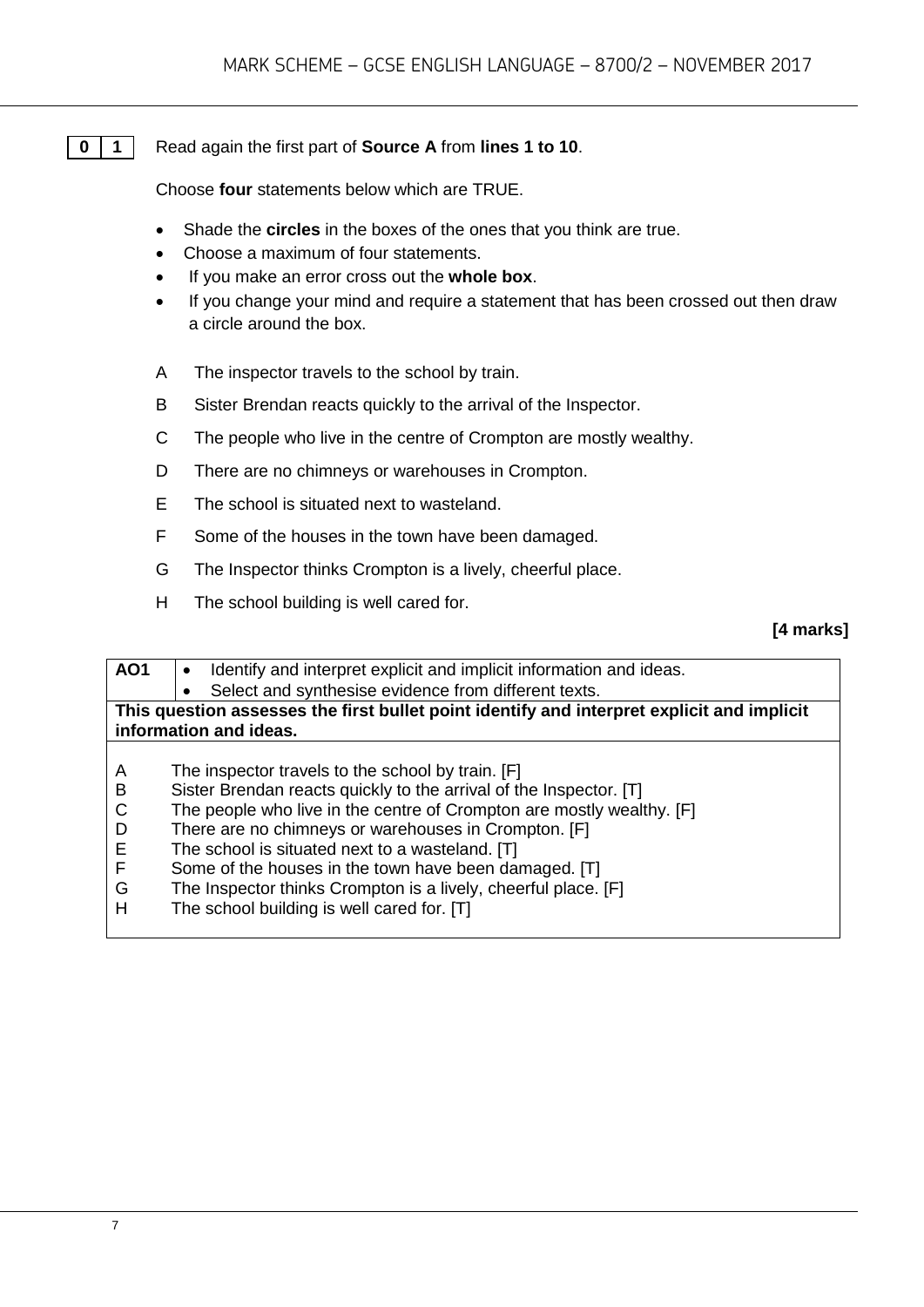**0 2** You need to refer to **Source A** and **Source B** for this question.

The children at the primary school and the ragged school behave very differently.

Use details from both sources to write a summary of the differences between the behaviour of the children at the two schools.

#### **[8 marks]**

#### **AO1**

- Identify and interpret explicit and implicit information and ideas
- Select and synthesise evidence from different texts

#### **This question assesses both bullets**

| This question assesses both bullets                   |                                                                                                                                                                                                                                                                                             |                                                                                                                                                                                                                           |                                                                                                                                                                                                                                                                                                                                                                                                                                                                                                                                                                                                                                                                                                                                                                                                                                                             |  |
|-------------------------------------------------------|---------------------------------------------------------------------------------------------------------------------------------------------------------------------------------------------------------------------------------------------------------------------------------------------|---------------------------------------------------------------------------------------------------------------------------------------------------------------------------------------------------------------------------|-------------------------------------------------------------------------------------------------------------------------------------------------------------------------------------------------------------------------------------------------------------------------------------------------------------------------------------------------------------------------------------------------------------------------------------------------------------------------------------------------------------------------------------------------------------------------------------------------------------------------------------------------------------------------------------------------------------------------------------------------------------------------------------------------------------------------------------------------------------|--|
| Level                                                 | <b>Skills Descriptors</b>                                                                                                                                                                                                                                                                   | How to<br>arrive at a<br>mark                                                                                                                                                                                             | <b>Indicative Standard</b><br>This indicative standard is not a model<br>answer, nor a complete response. Nor does<br>it seek to exemplify any particular content.<br>Rather, it is an indication of the standard for<br>the level.                                                                                                                                                                                                                                                                                                                                                                                                                                                                                                                                                                                                                         |  |
| Level 4<br>Perceptive,<br>summary<br>7-8 marks        | Shows perceptive synthesis<br>and interpretation of both<br>texts:<br>• Makes perceptive<br>inferences from both texts<br>• Makes judicious<br>references/use of textual<br>detail relevant to the focus<br>of the question<br>• Statements show<br>perceptive differences<br>between texts | At the top of<br>the level, a<br>student's<br>response will<br>meet all of the<br>skills<br>descriptors.<br>At the bottom<br>of the level, a<br>student will<br>have Level 3<br>and at least<br>one skills<br>descriptor. | The primary school pupils behave<br>respectfully and enthusiastically, as<br>shown in the cheerful greeting each child<br>offers, saying "Hello,' brightly' to the<br>Inspector. The students behave politely<br>to both teachers and visitors, unlike the<br>students in the ragged school who<br>appear to resent the authority of their<br>teacher and behave violently towards<br>him. One of the boys 'swore most<br>horribly and rushed from the school,'<br>demonstrating his rudeness and<br>disregard for the school rules. The<br>diligent behaviour of the primary pupils is<br>a result of the discipline and high<br>expectations of their teachers, whereas<br>the unruly behaviour in the ragged<br>school demonstrates a lack of respect<br>for the teacher, who is a different social<br>class to them and with whom they are 'at<br>war.' |  |
| Level 3<br>Clear,<br>relevant<br>summary<br>5-6 marks | Shows clear synthesis and<br>interpretation of both texts:<br>• Makes clear inferences<br>from both texts<br>• Selects clear references/<br>textual detail relevant to the<br>focus of the question<br>Statements show clear<br>$\bullet$<br>differences between texts                      | At the top of<br>the level, a<br>student's<br>response will<br>meet all skills<br>descriptors.<br>At the bottom<br>of the level, a<br>student will<br>have Level 2<br>and at least                                        | The students at the primary school<br>behave very well and work hard. The<br>Inspector notices how 'Each child we<br>passed said 'Hello," showing their<br>politeness and good manners whereas<br>the students in the ragged school are<br>wilder and noisier. They are more likely<br>to swear at the teacher and run away, as<br>it states 'he swore most horribly, and<br>rushed from the school.' This indicates<br>that in the primary school the students'<br>behaviour is carefully controlled by the                                                                                                                                                                                                                                                                                                                                                |  |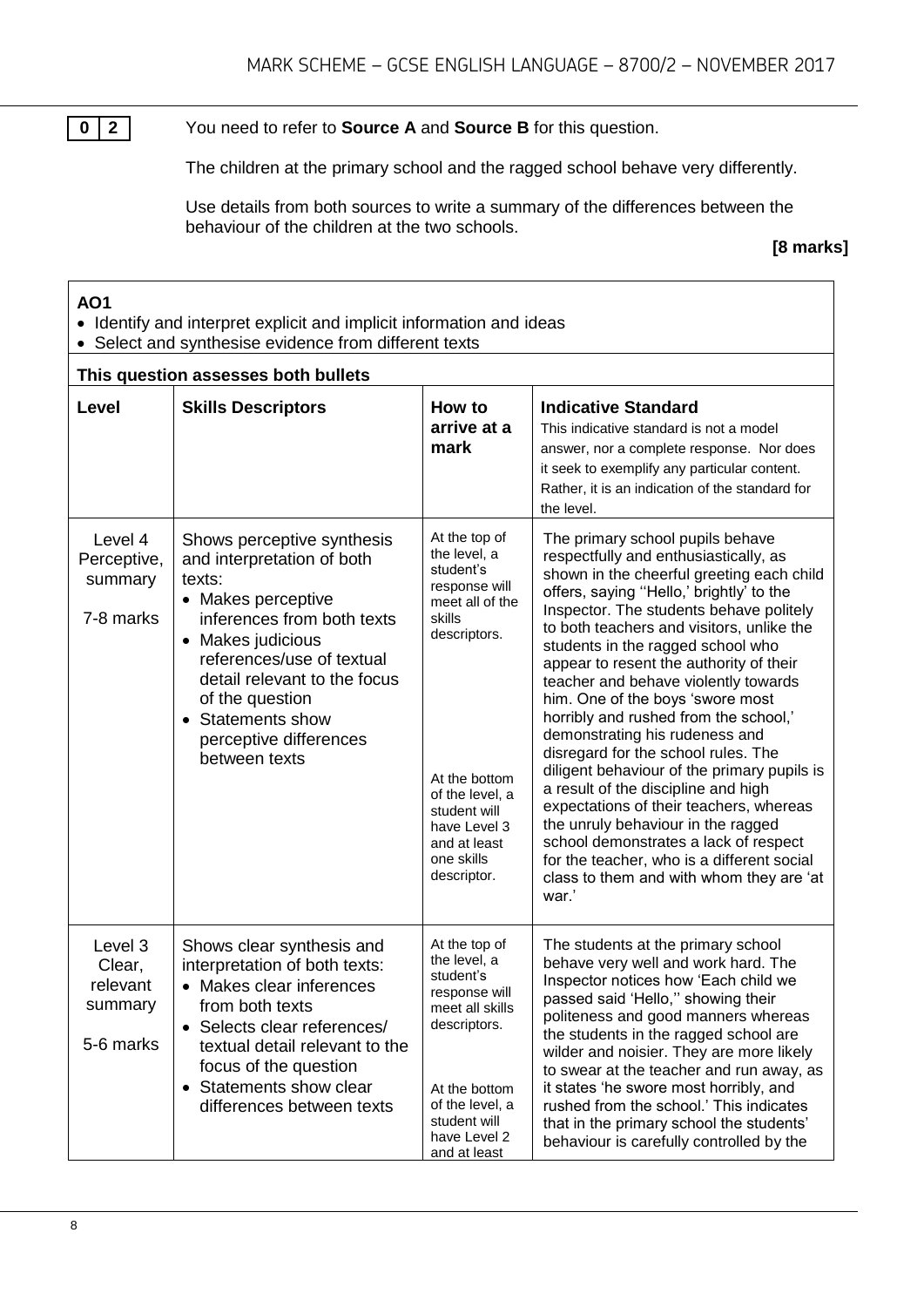|                                                         |                                                                                                                                                                                                                                                      | one of the<br>skills<br>descriptors.                                                                                                                                                                            | teachers, whereas in the ragged school<br>the teacher is struggling to cope with the<br>students' rough behaviour.                                                                                                                                                                                                                                                                                                                         |
|---------------------------------------------------------|------------------------------------------------------------------------------------------------------------------------------------------------------------------------------------------------------------------------------------------------------|-----------------------------------------------------------------------------------------------------------------------------------------------------------------------------------------------------------------|--------------------------------------------------------------------------------------------------------------------------------------------------------------------------------------------------------------------------------------------------------------------------------------------------------------------------------------------------------------------------------------------------------------------------------------------|
| Level 2<br>Some,<br>attempts at<br>summary<br>3-4 marks | Shows some interpretation<br>from one/both texts:<br>• Attempts some inference(s)<br>from one/both texts<br>• Selects some appropriate<br>references /textual detail<br>from one/both texts<br>• Statements show some<br>difference(s) between texts | At the top of<br>the level, a<br>student's<br>response will<br>meet all skills<br>descriptors.<br>At the bottom<br>of the level, a<br>student will<br>have Level 1<br>and at least<br>one skills<br>descriptor. | The students at the primary school are<br>better behaved than the students in the<br>ragged school. The students at the<br>primary school say 'Hello' to the visitor<br>when they see him which shows they<br>are polite and friendly. In the other<br>school they aren't so polite to visitors<br>and they fight each other instead 'They<br>fought like furies'. This shows that they<br>were not so well-behaved as modern<br>children. |
| Level 1<br>Simple,<br>limited<br>summary<br>1-2 marks   | Shows simple awareness from<br>one/both texts:<br>• Offers paraphrase rather<br>than inference<br>Makes simple<br>reference/textual details<br>from one/both texts<br>• Statements show simple<br>difference between texts                           | At the top of<br>the level, a<br>student's<br>response will<br>meet all the<br>skills<br>descriptors.<br>At the bottom<br>of the level, a<br>student will<br>have at least<br>one skills<br>descriptor.         | The boys at the ragged school are<br>naughty. One of them swears at the<br>teacher and runs away from school. It<br>says he 'rushed from the school' which<br>shows he ran away. In the other school<br>they are much better and get on with<br>their work better. They don't swear at the<br>teacher like the other boy did.                                                                                                              |
| Level 0<br>No marks                                     | Nothing to reward.                                                                                                                                                                                                                                   |                                                                                                                                                                                                                 |                                                                                                                                                                                                                                                                                                                                                                                                                                            |

AO1 content may include ideas such as:

- The difference in their manners
- The difference in their relationships with teachers
- The difference in their levels of discipline
- The difference in their motivation
- The difference in their attitude to authority.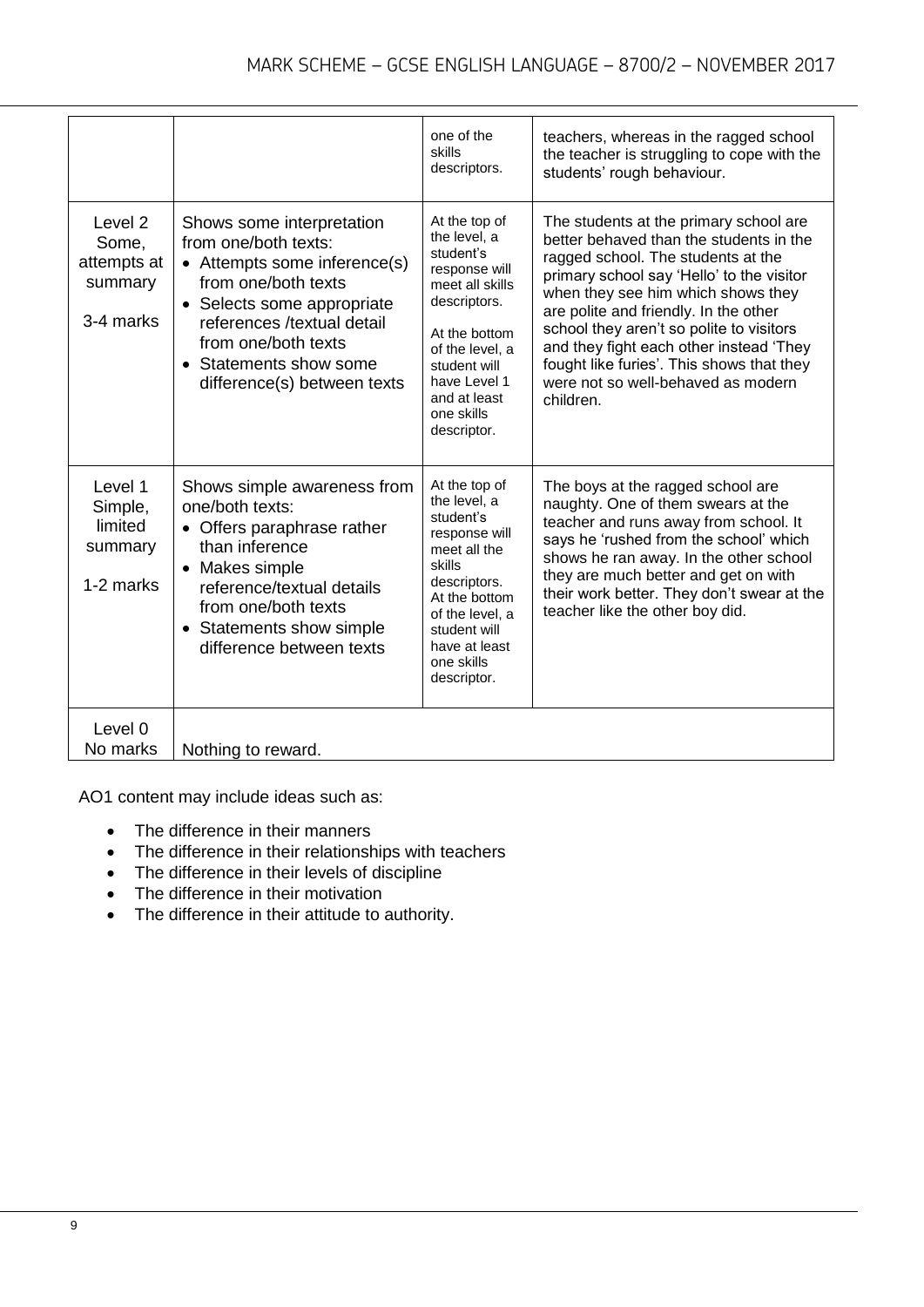**0 3**

You now need to refer only to **Source A** from **lines 11 – 27**.

How does the writer use language to describe Sister Brendan?

**[12 marks]**

#### **AO2**

Explain, comment on and analyse how writers use language and structure to achieve effects and influence readers, using relevant subject terminology to support their views

|                           | This question assesses Language ie: Words/Phrases/Language Features/Language |
|---------------------------|------------------------------------------------------------------------------|
| Techniques/Sentence Forms |                                                                              |

| Level                                                         | <b>Skills Descriptors</b>                                                                                                                                                                                                                                     | How to<br>arrive at a<br>mark                                                                                                                                                                                                           | <b>Indicative Standard</b><br>This indicative standard is not a model answer,<br>nor a complete response. Nor does it seek to<br>exemplify any particular content. Rather, it is an<br>indication of the standard for the level.                                                                                                                                                                                                                                                                                                                                                                                                                                                                                                                                                                                                                                                                                          |
|---------------------------------------------------------------|---------------------------------------------------------------------------------------------------------------------------------------------------------------------------------------------------------------------------------------------------------------|-----------------------------------------------------------------------------------------------------------------------------------------------------------------------------------------------------------------------------------------|---------------------------------------------------------------------------------------------------------------------------------------------------------------------------------------------------------------------------------------------------------------------------------------------------------------------------------------------------------------------------------------------------------------------------------------------------------------------------------------------------------------------------------------------------------------------------------------------------------------------------------------------------------------------------------------------------------------------------------------------------------------------------------------------------------------------------------------------------------------------------------------------------------------------------|
| Level 4<br>Detailed,<br>perceptive<br>analysis<br>10-12 marks | Shows detailed and<br>perceptive understanding of<br>language:<br>• Analyses the effects of<br>the writer's choices of<br>language<br>• Selects a judicious range<br>of textual detail<br>• Makes sophisticated and<br>accurate use of subject<br>terminology | At the top of<br>the level, a<br>student's<br>response will<br>meet all of<br>the skills<br>descriptors.<br>At the<br>bottom of the<br>level, a<br>student will<br>have Level 3<br>and at least<br>one of the<br>skills<br>descriptors. | The writer describes her as an enthusiastic,<br>excitable guide 'fluttering along the<br>corridors,' suggesting the flapping, hopping<br>movement of a bird. This bird-like effect<br>links to the metaphor of the 'hungry<br>blackbird out for the early worm' creating<br>the image of a fierce-minded, shrewd head<br>teacher, who despite her small size, has a<br>keen appetite for the 'worm' - the inspector.<br>The string of short or single syllable words -<br>'sharp little beak of a nose' and 'tiny, dark,<br>darting eyes' - suggests a constant, restless<br>movement as she surveys the school. The<br>assonance in 'sharp', 'dark' and 'darting'<br>hints at something more aggressive about<br>Sister Brendan, creating almost a sinister<br>figure, although this is contrasted with her<br>cheerful 'chattering and chuckling,' implying<br>the writer isn't very sure about his<br>formidable host. |
| Level 3<br>Clear,<br>relevant<br>explanation<br>7-9 marks     | Shows clear understanding<br>of language:<br>• Explains clearly the<br>effects of the writer's<br>choices of language<br>• Selects a range of<br>relevant textual detail<br>• Makes clear and accurate<br>use of subject<br>terminology                       | At the top of<br>the level, a<br>student's<br>response will<br>meet all of<br>the skills<br>descriptors.<br>At the<br>bottom of the<br>level, a<br>student will<br>have Level 2<br>and at least<br>one of the<br>skills<br>descriptors. | Sister Brendan is described as someone<br>who is 'fluttering along the corridors' as if<br>she were quick and light on her feet, a bit<br>like a bird, which links back to the<br>description of her as a 'blackbird.' She is<br>also described as 'chattering and chuckling'<br>which gives us an idea of how she is<br>nattering away continuously to the<br>Inspector. The alliteration of these words<br>suggests the excited sounds of her chirping,<br>like a baby bird, which creates the<br>impression that Sister Brendan is talking<br>non-stop to impress the Inspector.                                                                                                                                                                                                                                                                                                                                       |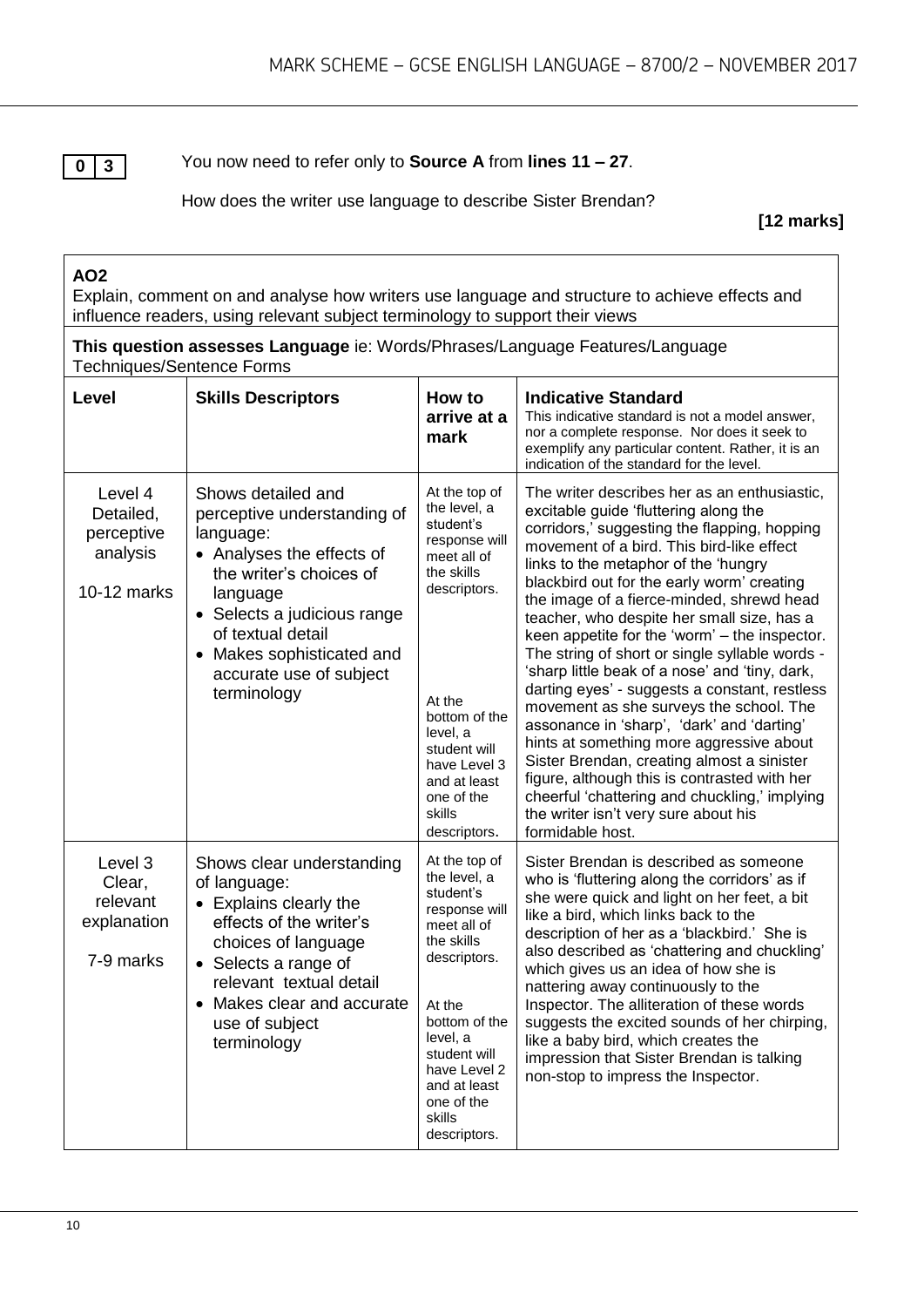| Level 2<br>Some<br>understanding<br>and comment<br>4-6 marks | Shows some understanding<br>of language:<br>• Attempts to comment on<br>the effect of language<br>• Selects some appropriate<br>textual detail<br>• Makes some use of<br>subject terminology,<br>mainly appropriately            | At the top of<br>the level, a<br>student's<br>response will<br>meet all the<br>skills<br>descriptors.<br>At the<br>bottom of the<br>level, a<br>student will<br>have Level 1<br>and at least<br>one skills<br>descriptor. | The writer uses lots of verbs to describe<br>Sister Brendan, such as 'fluttering' and<br>'chattering.' The word 'fluttering' makes me<br>think of something flapping, so maybe she<br>has got clothes on which are flapping and<br>floating around. The word 'chattering'<br>creates the impression that she is talking all<br>the time and is very cheerful and friendly.<br>The writer uses a simile to compare her to a<br>'hungry blackbird' which makes it sound like<br>she is lively and hops around. |
|--------------------------------------------------------------|----------------------------------------------------------------------------------------------------------------------------------------------------------------------------------------------------------------------------------|---------------------------------------------------------------------------------------------------------------------------------------------------------------------------------------------------------------------------|--------------------------------------------------------------------------------------------------------------------------------------------------------------------------------------------------------------------------------------------------------------------------------------------------------------------------------------------------------------------------------------------------------------------------------------------------------------------------------------------------------------|
| Level 1<br>Simple, limited<br>comment<br>1-3 marks           | Shows simple awareness of<br>language:<br>• Offers simple comment<br>on the effect of language<br>• Selects simple references<br>or textual details<br>• Makes simple use of<br>subject terminology, not<br>always appropriately | At the top of<br>the level, a<br>student's<br>response will<br>meet all<br>skills<br>descriptors.<br>At the<br>bottom of the<br>level, a<br>student will<br>have at least<br>one skills<br>descriptors.                   | The writer describes Sister Brendan using<br>words like 'fluttering' to show how she goes<br>down the corridors. He also says that she is<br>chatting away, which shows that she is<br>talking a lot. He describes what she looks<br>like so we can imagine her better. He says<br>she is 'like a small hungry blackbird,' which<br>is a simile that compares her to a bird<br>saying she is like a blackbird.                                                                                               |
| Level 0<br>No marks                                          | Nothing to reward.                                                                                                                                                                                                               |                                                                                                                                                                                                                           |                                                                                                                                                                                                                                                                                                                                                                                                                                                                                                              |

AO2 content may include the effect of language such as:

- Use of single syllable/short adjectives: 'tiny…dark…sharp'
- Use of simile: 'like a small hungry blackbird'
- Use of verbs: 'fluttering…chattering…chuckling'
- Use of metaphor: 'the Queen Bee'
- Use of light imagery: 'glittering…shining…glint'
- Use of adjectives: 'thin-cheeked…small cold hand… sharp little beak'
- Any other words or phrases of interest.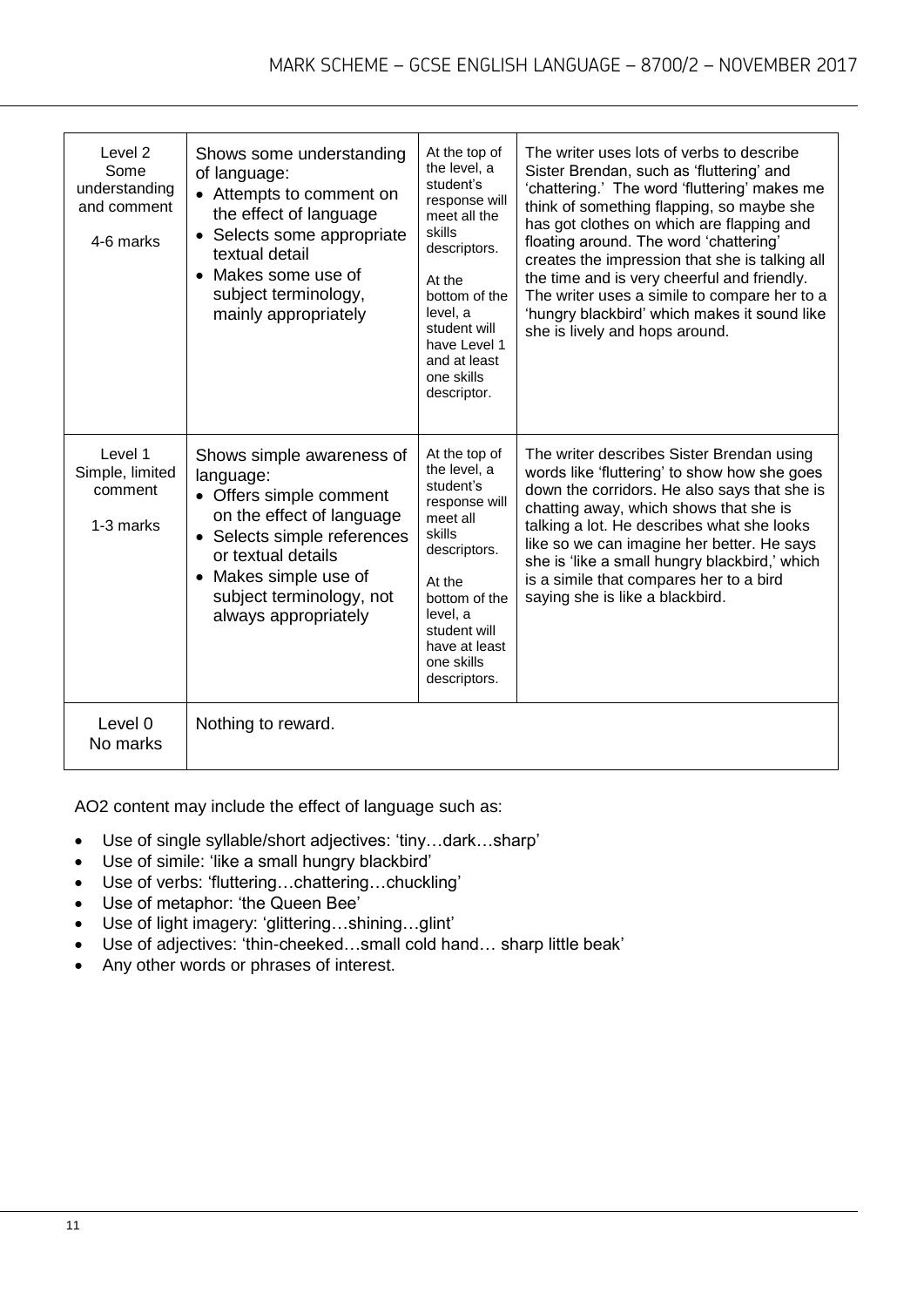**0 4** You need to refer to the whole of **Source A** and the whole of **Source B**.

Compare how the writers convey their different attitudes to the two schools.

In your answer, you could:

- compare their different attitudes
- compare the methods the writers use to convey their different attitudes
- support your response with references to both texts.

#### **[16 marks]**

| AO <sub>3</sub><br>Compare writers' ideas and perspectives, as well as how these are conveyed, across two or more texts |                                                                                                                                                                                                                                                                                               |                                                                                                                                                                                                                 |                                                                                                                                                                                                                                                                                                                                                                                                                                                                                                                                                                                                                                                                                                                                                                                                                                                                                                                                                                                                                                |  |
|-------------------------------------------------------------------------------------------------------------------------|-----------------------------------------------------------------------------------------------------------------------------------------------------------------------------------------------------------------------------------------------------------------------------------------------|-----------------------------------------------------------------------------------------------------------------------------------------------------------------------------------------------------------------|--------------------------------------------------------------------------------------------------------------------------------------------------------------------------------------------------------------------------------------------------------------------------------------------------------------------------------------------------------------------------------------------------------------------------------------------------------------------------------------------------------------------------------------------------------------------------------------------------------------------------------------------------------------------------------------------------------------------------------------------------------------------------------------------------------------------------------------------------------------------------------------------------------------------------------------------------------------------------------------------------------------------------------|--|
| Level                                                                                                                   | <b>Skills Descriptors</b>                                                                                                                                                                                                                                                                     | How to<br>arrive at a<br>mark                                                                                                                                                                                   | <b>Indicative Standard</b><br>This indicative standard is not a model answer, nor a<br>complete response. Nor does it seek to exemplify any<br>particular content. Rather, it is an indication of the<br>standard for the level.                                                                                                                                                                                                                                                                                                                                                                                                                                                                                                                                                                                                                                                                                                                                                                                               |  |
| Level 4<br>Perceptive,<br>detailed<br>$13 - 16$<br>marks                                                                | • Compares ideas<br>and perspectives<br>in a perceptive<br>way<br>• Analyses how writers'<br>methods are used<br>• Selects a range of<br>judicious supporting<br>detail from both texts<br>• Shows a detailed<br>understanding of the<br>different ideas and<br>perspectives in both<br>texts | At the top of<br>the level, a<br>student's<br>response will<br>meet all skills<br>descriptors.<br>At the bottom<br>of the level, a<br>student will<br>have Level 3<br>and at least<br>one skills<br>descriptor. | Structurally, both texts open with a view of the<br>surrounding area: 'derelict' in Source A and<br>'squalid' in Source B, thereby establishing the<br>challenges facing the schools from the outset, but<br>giving Phinn the opportunity later to contrast and<br>highlight the achievements of the school despite<br>the disadvantages. However, Phinn's perspective<br>is that of a visiting observer, whereas the writer of<br>Source B is daily risking injury to teach students<br>whom he feels are metaphorically 'at war' with<br>him. The adverbs 'viciously' and 'fearfully' extend<br>the imagery of school as a war zone. In contrast,<br>Phinn's tone is admiring in his comparison of the<br>school to a 'hive of activity' reinforcing his view of<br>the industrious and harmonious community of<br>'busy bodies', suggesting he sees the school as<br>inspiring and hopeful, unlike the master who uses<br>a short, bleak sentence to express his pessimistic<br>view of the future: 'It is a forlorn hope.' |  |
| Level 3<br>Clear,<br>relevant<br>9-12 marks                                                                             | • Compares ideas and<br>perspectives in a clear<br>and relevant way<br>• Explains clearly how<br>writers' methods are<br>used<br>• Selects relevant detail to<br>support from both texts<br>• Shows a clear<br>understanding of the<br>different ideas and<br>perspectives in both<br>texts   | At the top of<br>the level, a<br>student's<br>response will<br>meet all skills<br>descriptors.<br>At the bottom<br>of the level, a<br>student will<br>have Level 2<br>and at least                              | The writer of Source A is very impressed by the<br>children he visits whereas the writer of Source B is<br>frustrated by the students and finds his job at the<br>school much more challenging. The writer in<br>Source A describes how the pupils work hard<br>using a list: 'reading, writing, discussing, solving<br>problems' to show the variety of educational<br>activities available and he compares the school to<br>'a hive of activity' suggesting an admiration for the<br>children working busily and in a focused way, like<br>bees. On the other hand, in Source B, the writer's<br>negative attitude is shown by phrases such as<br>'boxing most viciously' where the adverb 'viciously'<br>shows how shocked he is by how violently the girls<br>are fighting, especially in a school environment.                                                                                                                                                                                                            |  |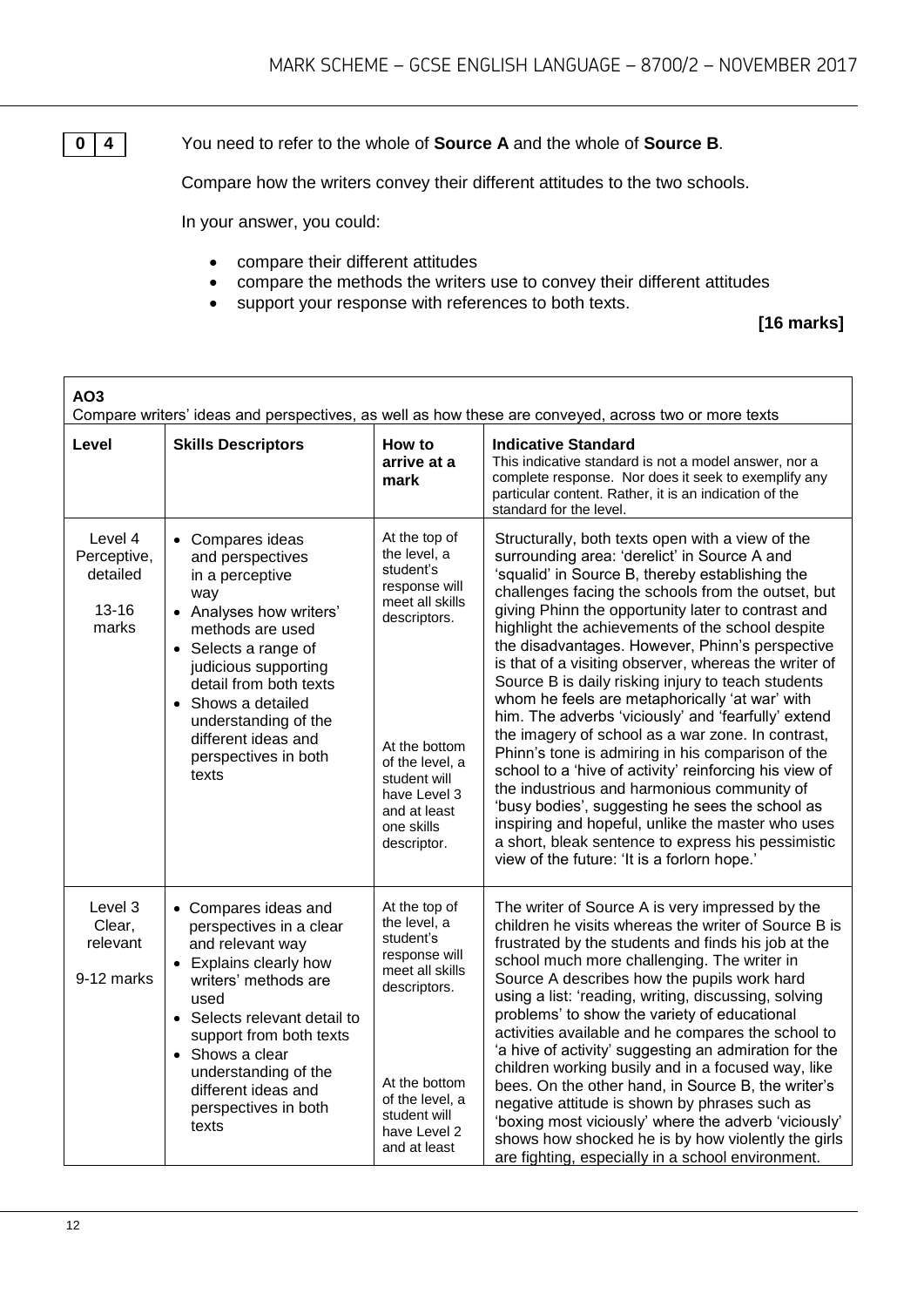|                                                       |                                                                                                                                                                                                                                                                                                                    | one of the<br>skills<br>descriptors.                                                                                                                                                                                                 | This reinforces the writer's committed attitude to<br>the school as despite the challenges he keeps<br>coming back the next day to try again.                                                                                                                                                                                                                                                                                                                                                                                                                                                                                                                                                                                                                   |
|-------------------------------------------------------|--------------------------------------------------------------------------------------------------------------------------------------------------------------------------------------------------------------------------------------------------------------------------------------------------------------------|--------------------------------------------------------------------------------------------------------------------------------------------------------------------------------------------------------------------------------------|-----------------------------------------------------------------------------------------------------------------------------------------------------------------------------------------------------------------------------------------------------------------------------------------------------------------------------------------------------------------------------------------------------------------------------------------------------------------------------------------------------------------------------------------------------------------------------------------------------------------------------------------------------------------------------------------------------------------------------------------------------------------|
| Level <sub>2</sub><br>Some,<br>attempts<br>5-8 marks  | • Attempts to<br>compare ideas and<br>perspectives<br>Makes some comment<br>$\bullet$<br>on how writers' methods<br>are used<br>• Selects some<br>appropriate textual<br>detail/references, not<br>always supporting from<br>one or both texts<br>Identifies some different<br>$\bullet$<br>ideas and perspectives | At the top of<br>the level, a<br>student's<br>response will<br>meet all of the<br>skills<br>descriptors.<br>At the bottom<br>of the level, a<br>student will<br>have Level 1<br>and at least<br>one of the<br>skills<br>descriptors. | The writer's attitude to the school in the first<br>source is very positive. He thinks the school does<br>a good job teaching the children. The method he<br>uses to show this is listing: 'Children's painting and<br>poems, posters, pictures and book jackets.' This<br>shows all the lovely different things the children<br>have done at school. The other writer tries to have<br>a positive attitude to his school, but it is harder for<br>him because the children are not so well-behaved<br>and willing to learn as in the primary school. He<br>describes the girls fighting by using the word<br>'viciously' which is an adverb and shows that he is<br>surprised by how violent they are, but he carries<br>on teaching no matter how hard it is. |
| Level 1<br>Simple,<br>limited<br>comment<br>1-4 marks | • Makes simple<br>cross reference<br>of ideas and<br>perspectives<br>• Makes simple<br>identification of writers'<br>methods<br>• Makes simple<br>references/ textual<br>details from one or both<br>texts<br>• Shows simple<br>awareness of ideas<br>and/or perspectives                                          | At the top of<br>the level, a<br>student's<br>response will<br>meet all of the<br>skills<br>descriptors.<br>At the bottom<br>of the level, a<br>student will<br>have at least<br>one of the<br>skills<br>descriptors                 | The attitude to the school in Source A is that it is<br>good and the children are learning a lot. I know<br>this because the writer describes all the things the<br>children have made, like 'poems, posters,<br>pictures.' In Source B the school is not so good<br>and the children do not learn much because they<br>are fighting and throwing stones. The writer in<br>Source A shows that he thinks the school is good<br>because the children are working all the time, but<br>the other writer uses words like 'boxing most<br>viciously' to show he thinks the students shouldn't<br>be fighting in school.                                                                                                                                             |
| Level 0<br>No marks                                   | Nothing to reward.                                                                                                                                                                                                                                                                                                 |                                                                                                                                                                                                                                      |                                                                                                                                                                                                                                                                                                                                                                                                                                                                                                                                                                                                                                                                                                                                                                 |

AO3 content may include the comparison of ideas such as:

- Their sense of hope and educational inspiration
- Their position and sense of responsibility
- Their levels of expectation
- Their educational priorities
- Their personal emotional response

And comment on methods such as:

- Structural opening both setting the scene to create contrast or emphasis
- Structural ending emotive, either hopeful or despairing
- Whole text structure both chronological accounts
- Narrative perspective first person, either impersonal or personal
- Tone either cheerful, amused and objective or agonised, intimate and serious,
- Language features superlatives, hyperbole, irony, adverbs etc
- Figurative language metaphors, similes, symbolism etc.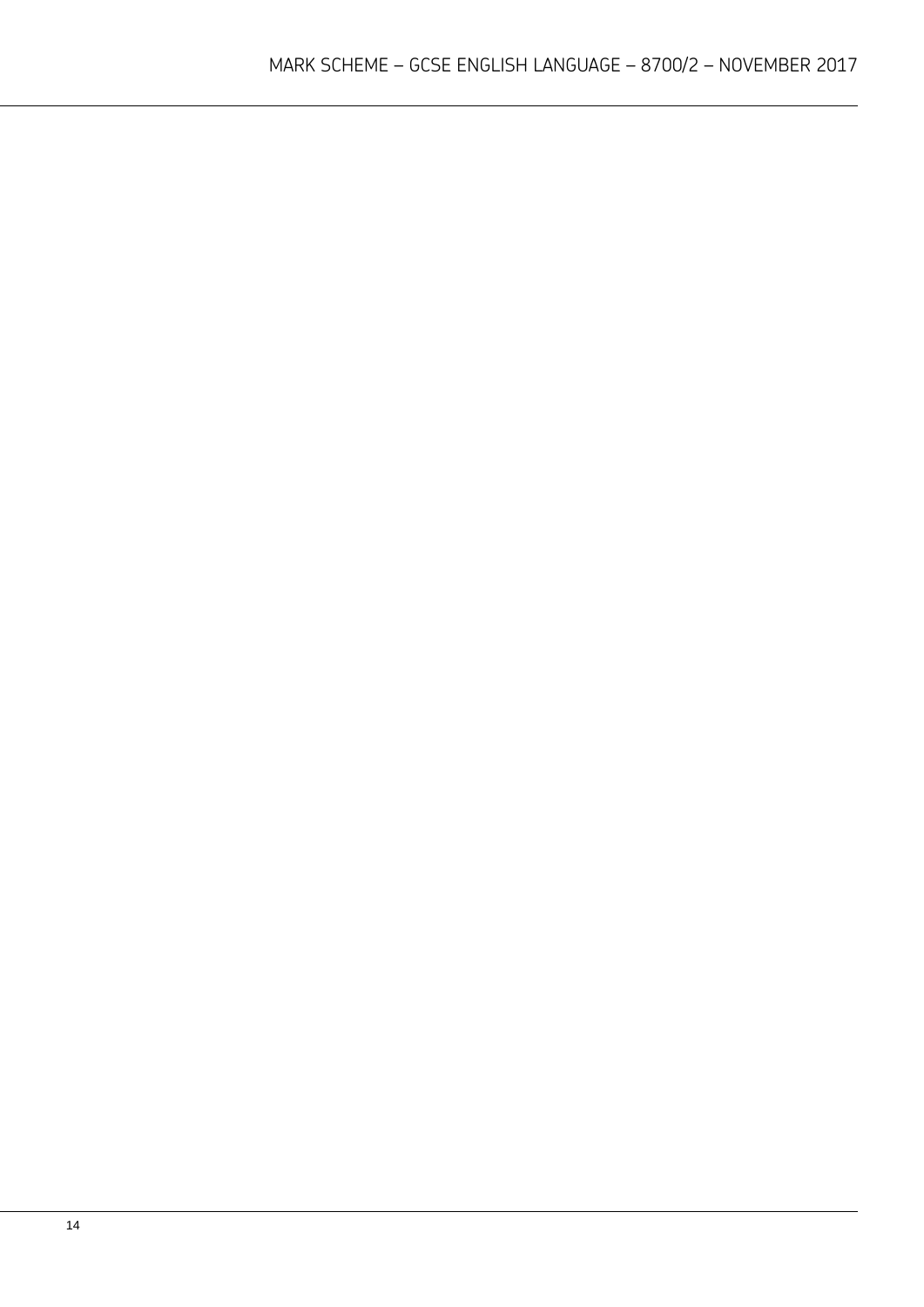**0 5**

**AO5 Content and Organisation**

'Education is not just about which school you go to, or about what qualifications you gain; it is also about what you learn from your experiences outside of school.'

Write a speech for your school or college Leavers' Day to explain what you think makes a good education.

> (24 marks for content and organisation and 16 marks for technical accuracy) **[40 marks]**

#### Communicate clearly, effectively and imaginatively, selecting and adapting tone, style and register for different forms, purposes and audiences. Organise information and ideas, using structural and grammatical features to support coherence and cohesion of texts. **Level Example 3 Skills descriptors How to arrive at a How to arrive at a mark** Level 4 19-24 marks **Compelling, Convincing** Upper Level 4 22-24 marks **Content** Register is convincing and compelling for audience Assuredly matched to purpose • Extensive and ambitious vocabulary with sustained crafting of linguistic devices **Organisation** Varied and inventive use of structural features Writing is compelling, incorporating a range of convincing and complex ideas At the top of the range, a student's response will meet all of the skills descriptors for Content and Organisation

|                                 | • Varied and inventive use of structural<br>features<br>Writing is compelling, incorporating a<br>٠<br>range of convincing and complex ideas<br>Fluently linked paragraphs with<br>$\bullet$<br>seamlessly integrated discourse<br>markers | At the bottom of the range, a<br>student will have the lower<br>range of Level 4 and at least<br>one of the skills descriptors<br>for Content and Organisation<br>from the upper range of<br>Level 4 |
|---------------------------------|--------------------------------------------------------------------------------------------------------------------------------------------------------------------------------------------------------------------------------------------|------------------------------------------------------------------------------------------------------------------------------------------------------------------------------------------------------|
| Lower<br>Level 4<br>19-21 marks | <b>Content</b><br>• Register is convincingly matched to<br>audience<br>• Convincingly matched to purpose<br>Extensive vocabulary with conscious<br>$\bullet$<br>crafting of linguistic devices                                             | At the top of the range, a<br>student's response will meet<br>all of the skills descriptors for<br>Content and Organisation                                                                          |
|                                 | Organisation<br>• Varied and effective structural features<br>Writing is highly engaging with a range<br>$\bullet$<br>of developed complex ideas<br>Consistently coherent use of<br>٠<br>paragraphs with integrated discourse<br>markers   | At the bottom of the<br>range, a student will have the<br>upper range of Level 3 and at<br>least one of the skills<br>descriptors for Content and                                                    |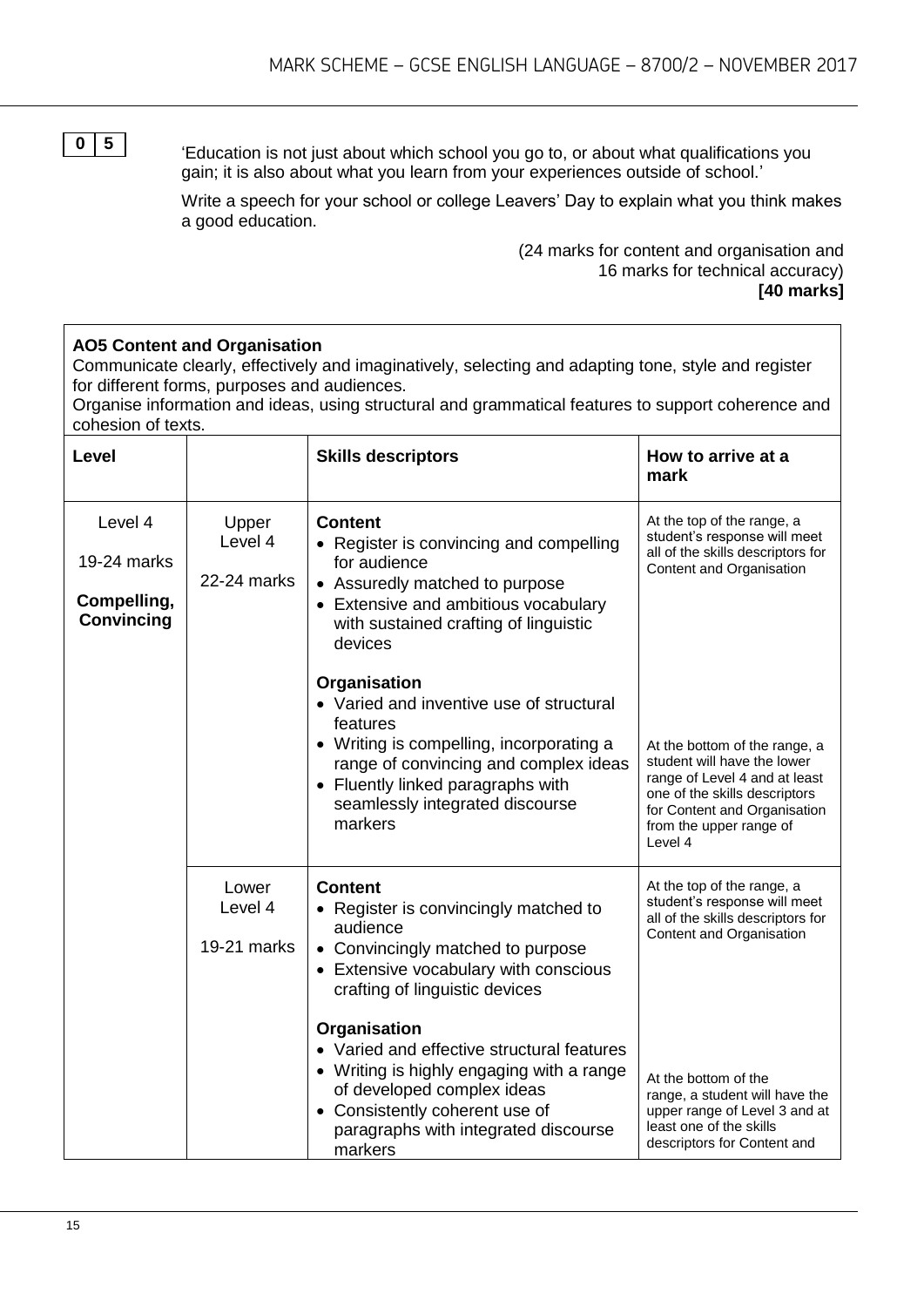|                                                                   |                                            |                                                                                                                                                                                                                                     | Organisation from the lower<br>range of Level 4                                                                                                                                                      |
|-------------------------------------------------------------------|--------------------------------------------|-------------------------------------------------------------------------------------------------------------------------------------------------------------------------------------------------------------------------------------|------------------------------------------------------------------------------------------------------------------------------------------------------------------------------------------------------|
| Level 3<br>13-18 marks<br>Consistent,<br><b>Clear</b>             | Upper<br>Level 3<br>16-18 marks            | <b>Content</b><br>Register is consistently matched to<br>audience<br>• Consistently matched to purpose<br>Increasingly sophisticated vocabulary<br>and phrasing, chosen for effect with a<br>range of successful linguistic devices | At the top of the range, a<br>student's response will meet<br>all of the skills descriptors for<br>Content and Organisation                                                                          |
|                                                                   |                                            | Organisation<br>• Effective use of structural features<br>• Writing is engaging, using a range of,<br>clear connected ideas<br>Coherent paragraphs with integrated<br>discourse markers                                             | At the bottom of the range, a<br>student will have the lower<br>range of Level 3 and at least<br>one of the skills descriptors<br>for Content and Organisation<br>from the upper range of<br>Level 3 |
|                                                                   | Lower<br>Level 3<br>13-15 marks            | <b>Content</b><br>• Register is generally matched to<br>audience<br>• Generally matched to purpose<br>• Vocabulary clearly chosen for effect<br>and appropriate use of linguistic<br>devices                                        | At the top of the range, a<br>student's response will meet<br>all of the skills descriptors for<br>Content and Organisation                                                                          |
|                                                                   |                                            | Organisation<br>• Usually effective use of structural<br>features<br>• Writing is engaging, with a range of<br>connected ideas<br>Usually coherent paragraphs with<br>range of discourse markers                                    | At the bottom of the range, a<br>student will have the upper<br>range of Level 2 and at least<br>one of the skills descriptors<br>for Content and Organisation<br>from the lower range of<br>Level 3 |
| Level <sub>2</sub><br>7-12 marks<br><b>Some</b><br><b>SUCCESS</b> | Upper<br>Level <sub>2</sub><br>10-12 marks | <b>Content</b><br>• Some sustained attempt to match<br>register to audience<br>• Some sustained attempt to match<br>purpose<br>• Conscious use of vocabulary with<br>some use of linguistic devices                                 | At the top of the range, a<br>student's response will meet<br>all of the skills descriptors for<br>Content and Organisation                                                                          |
|                                                                   |                                            | Organisation<br>• Some use of structural features<br>Increasing variety of linked and<br>relevant ideas<br>• Some use of paragraphs and some<br>use of discourse markers                                                            | At the bottom of the range, a<br>student will have the lower<br>range of Level 2 and at least<br>one of the skills descriptors<br>for Content and Organisation<br>from the upper range of<br>Level 2 |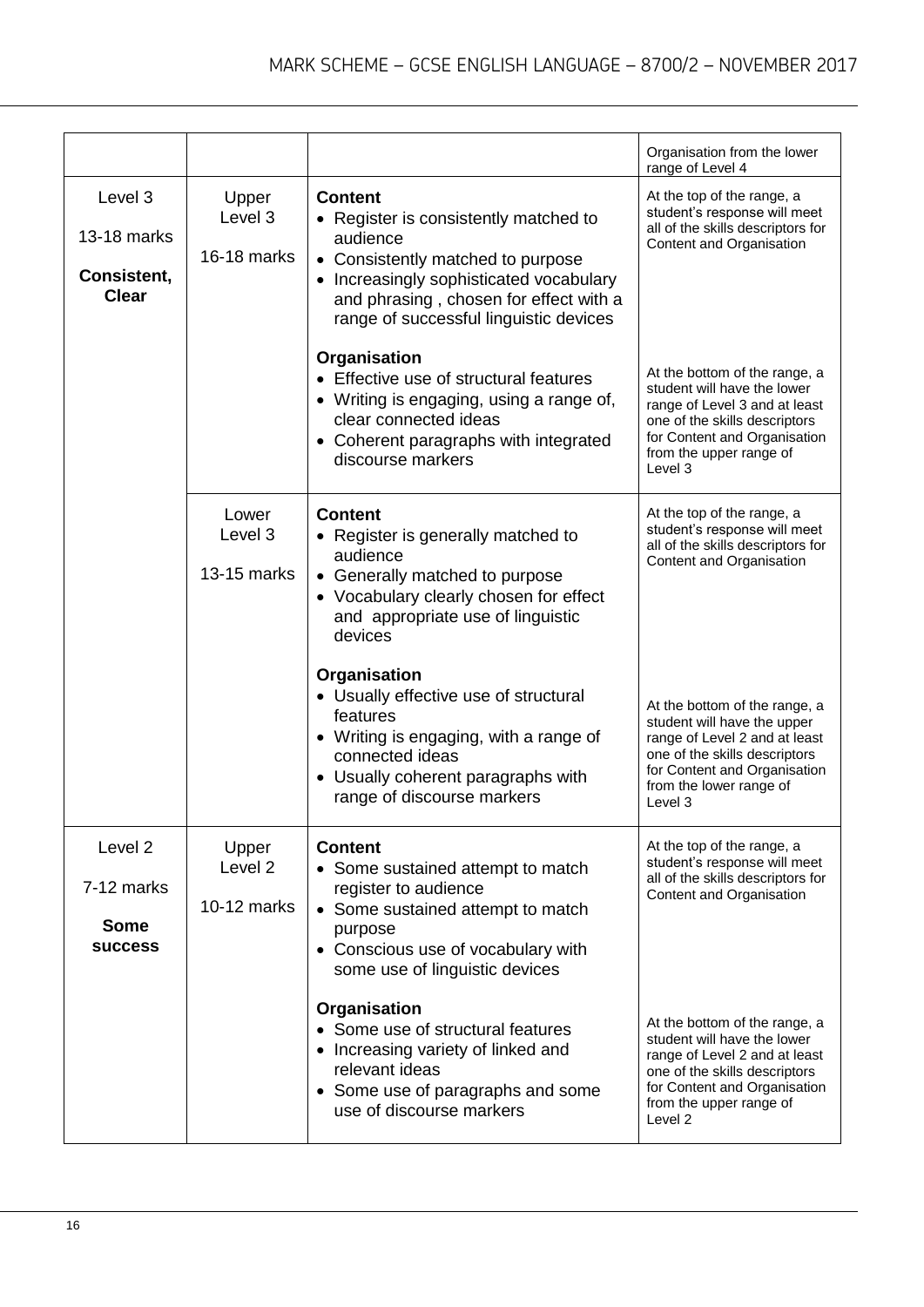|                                                   | Lower<br>Level <sub>2</sub><br>7-9 marks | <b>Content</b><br>• Attempts to match register to<br>audience<br>Attempts to match purpose<br>Begins to vary vocabulary with some<br>use of linguistic devices<br>Organisation<br>• Attempts to use structural features<br>• Some linked and relevant ideas<br>• Attempt to write in paragraphs with<br>some discourse markers, not always<br>appropriate | At the top of the range, a<br>student's response will meet<br>all of the skills descriptors for<br>Content and Organisation<br>At the bottom of the range, a<br>student will have the upper<br>range of Level 1 and at least<br>one of the skills descriptors<br>for Content and Organisation<br>from the lower range of<br>Level 2 |
|---------------------------------------------------|------------------------------------------|-----------------------------------------------------------------------------------------------------------------------------------------------------------------------------------------------------------------------------------------------------------------------------------------------------------------------------------------------------------|-------------------------------------------------------------------------------------------------------------------------------------------------------------------------------------------------------------------------------------------------------------------------------------------------------------------------------------|
| Level 1<br>1-6 marks<br>Simple,<br><b>Limited</b> | Upper<br>Level 1<br>4-6 marks            | <b>Content</b><br>• Simple awareness of<br>register/audience<br>Simple awareness of purpose<br>$\bullet$<br>Simple vocabulary; simple linguistic<br>devices<br>Organisation<br>• Evidence of simple structural features<br>• One or two relevant ideas, simply<br>linked<br>• Random paragraph structure                                                  | At the top of the range, a<br>student's response will meet<br>all of the skills descriptors for<br>Content and Organisation<br>At the bottom of the range, a<br>student will have the lower<br>range of Level 1 and at least<br>one of the skills descriptors<br>for Content and Organisation<br>from the upper range of<br>Level 1 |
|                                                   | Lower<br>Level 1<br>1-3 marks            | <b>Content</b><br>• Occasional sense of audience<br>Occasional sense of purpose<br>Simple vocabulary<br>Organisation<br>• Limited or no evidence of structural<br>features<br>• One or two unlinked ideas<br>• No paragraphs                                                                                                                              | At the top of the range, a<br>student's response will meet<br>all of the skills descriptors for<br>Content and Organisation<br>At the bottom of the range, a<br>student will have at least one<br>of the skills descriptors for<br>Content and Organisation<br>from the lower range of<br>Level 1                                   |
| Level 0<br>No marks                               | Nothing to reward.                       |                                                                                                                                                                                                                                                                                                                                                           |                                                                                                                                                                                                                                                                                                                                     |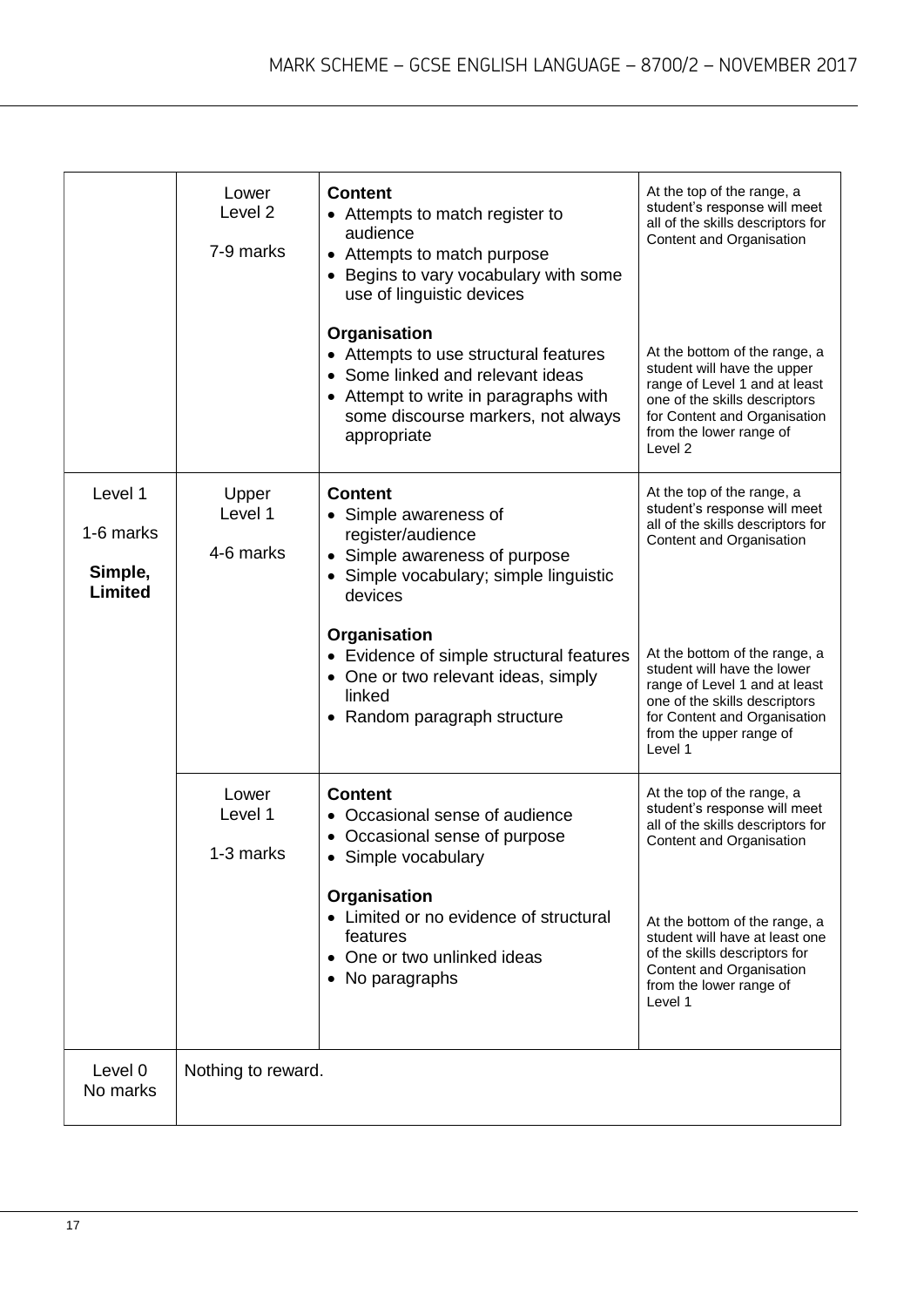**Turn over for AO6 Technical Accuracy skills descriptors**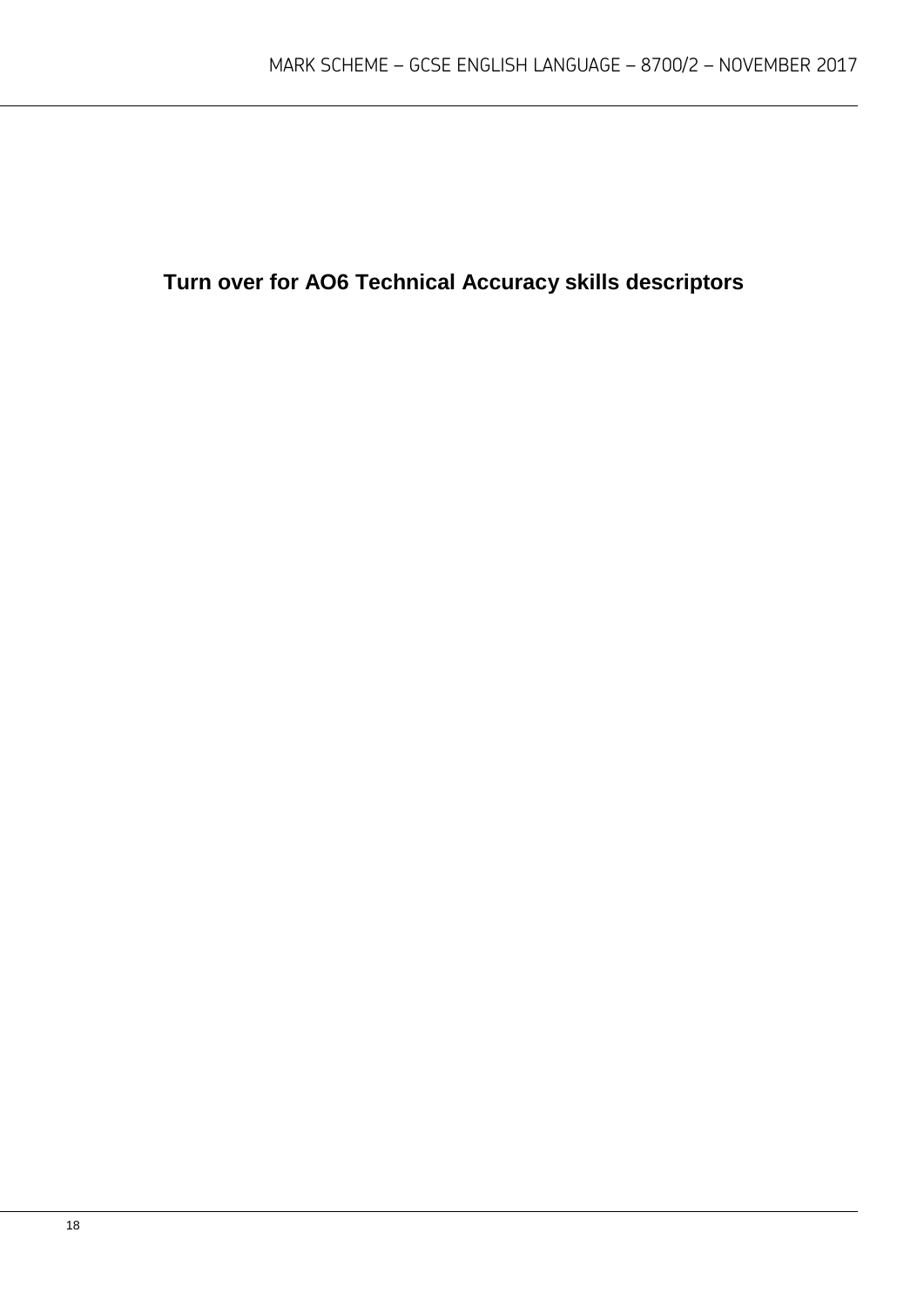#### **AO6 Technical Accuracy**

Students must use a range of vocabulary and sentence structures for clarity, purpose and effect, with accurate spelling and punctuation. (This requirement must constitute 20% of the marks for each specification as a whole.)

| Level                           | <b>Skills descriptors</b>                                                                                                                                                                      | How to arrive at a<br>mark                                                                                  |
|---------------------------------|------------------------------------------------------------------------------------------------------------------------------------------------------------------------------------------------|-------------------------------------------------------------------------------------------------------------|
| Level 4<br>13-16 marks          | Sentence demarcation is consistently secure and<br>$\bullet$<br>consistently accurate<br>Wide range of punctuation is used with a high<br>$\bullet$<br>level of accuracy                       | At the top of the level, a<br>student's response will meet<br>all of the skills descriptors                 |
|                                 | Uses a full range of appropriate sentence forms<br>$\bullet$<br>for effect<br>Uses Standard English consistently and<br>appropriately with secure control of complex<br>grammatical structures |                                                                                                             |
|                                 | High level of accuracy in spelling, including<br>$\bullet$<br>ambitious vocabulary<br>Extensive and ambitious use of vocabulary                                                                | At the bottom of the level, a<br>student will have Level 3 and<br>at least one of the skills<br>descriptors |
| Level 3<br>9-12 marks           | Sentence demarcation is mostly secure and<br>$\bullet$<br>mostly accurate<br>Range of punctuation is used, mostly with success<br>٠                                                            | At the top of the level, a<br>student's response will meet<br>all of the skills descriptors                 |
|                                 | Uses a variety of sentence forms for effect<br>٠<br>Mostly uses Standard English appropriately with<br>$\bullet$<br>mostly controlled grammatical structures                                   |                                                                                                             |
|                                 | Generally accurate spelling, including complex<br>٠<br>and irregular words<br>Increasingly sophisticated use of vocabulary<br>٠                                                                | At the bottom of the level, a<br>student will have Level 2 and<br>at least one of the skills<br>descriptors |
| Level <sub>2</sub><br>5-8 marks | Sentence demarcation is mostly secure and<br>٠<br>sometimes accurate<br>Some control of a range of punctuation                                                                                 | At the top of the level, a<br>student's response will meet<br>all of the skills descriptors                 |
|                                 | Attempts a variety of sentence forms<br>Some use of Standard English with some control<br>$\bullet$<br>of agreement                                                                            | At the bottom of the level, a<br>student will have Level 1 and                                              |
|                                 | Some accurate spelling of more complex words<br>Varied use of vocabulary                                                                                                                       | at least one of the skills<br>descriptors                                                                   |